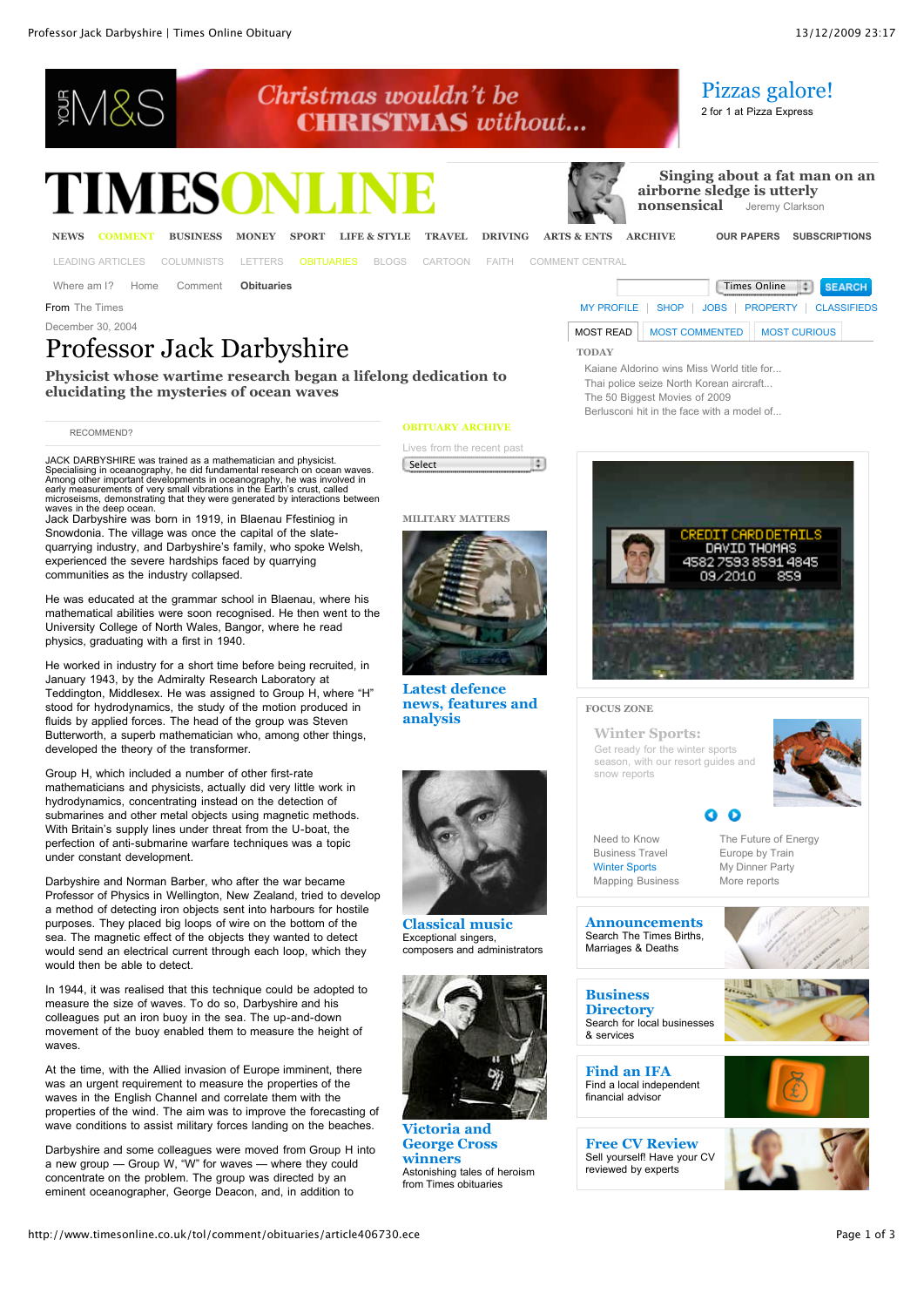#### Darbyshire, consisted of Barber and two assistants.

They discovered that several wave recorders had been placed at intervals along the coast from Dover to Penzance and a little way up the Bristol Channel. The recorders were measuring pressure on the seabed and the wave records were correlated with wind measurements. Barber and Darbyshire worked on the theory of waves. Barber focused on the effects of waves on beaches and Darbyshire worked on the effect on waves of friction on the seabed.

At this stage it was decided that it would better if Group W went and saw some real sea. So they set off by Land Rover to Padstow, Cornwall, where there were some wave recorders in operation. The mathematician Fritz Ursell joined the group. Ursell, who later became Horace Lamb Professor of Applied Mathematics at Manchester University, was a refugee from Germany and technically still an enemy alien. On the short journey from the wave recorder in Constantine Bay back to Padstow, the Cornish police stopped Darbyshire and Ursell. Ursell's thick German accent and Darbyshire's strong Welsh accent had, not very surprisingly, raised the suspicion that they were German spies.

After a couple of months, Darbyshire and his colleagues felt that they had done all that they could in Padstow and went back to Teddington, to face the German V1 flying bombs and V2 missiles then attacking London.

The Group W studies clarified many aspects of wave behaviour. It was, for example, discovered that waves in the ocean normally consisted of the random superposition of waves of very different wavelengths

To analyse the behaviour of the spectrum of waves, Group W developed a computer, the first practical system for the rapid analysis of wave records. The details of this pioneering device were published in the science magazine *Nature* in 1946. It enabled Darbyshire to study, for example, the drift of swell from distant storms and then to locate the centres of the storms — the sea areas where the waves had come from — that could be as far as 18,000km (11,200 miles) from Cornwall.

After the war, the wave spectrum approach was pursued by working from ships, submarines and aircraft. Darbyshire worked on an aircraft, an old Lancaster bomber, using a radar sensor to measure the waves. Although some useful results were obtained, the radar measurements did not contribute much.

In 1952, Darbyshire set off on the ship *Discovery II* (known for her voyages to the Antarctic) to make a series of observations of waves far out in the ocean. Working with Deacon and some others, he used a ship-borne wave recorder, a cunning device developed by Tom Tucker, who later became director of the National Environment Research Council.

The device was fitted on the hull of the ship, and the pressure of the sea was transmitted to an instrument in the engine room, where the results were fed to a pen recorder. While sailing in the Celtic Sea, south of Ireland, the ship ran into a fierce storm and the recorder recorded waves as high as ten metres (33ft).

In 1953, the group moved to Wormley, near Godalming, where the National Institute of Oceanography was established with Deacon, who was later knighted for his services to oceanography, as the director.

In 1963 Darbyshire returned to the University College of North Wales as the newly established Professor of Oceanography in the marine laboratories at Menai Bridge. Under his leadership, the laboratories became a centre of excellence in physical oceanography. He retired in 1986.

Darbyshire greatly enjoyed lecturing and was very well liked by his students. He had a great sense of humour and mischief. As a lay reader of the Church in Wales he sometimes took services in Welsh. He was a keen historian and had an extensive knowledge of the Bible.

His wife, three sons and a daughter survive him.

**Professor Jack Darbyshire, oceanographer, was born on May 27, 1919. He died on November 4, 2004, aged 85.**



**[Stage and screen](http://www.timesonline.co.uk/tol/system/topicRoot/Stage_and_Screen_/)** The biggest stars in front of and behind the scenes from film, television and theatre



**[Obituaries in the](http://www.timesonline.co.uk/tol/system/topicRoot/Obituaries_in_the_news) news** Lives that made headlines in death: from Germany's goalkeeper Robert Enke and the pop icon Michael Jackson, to the stage and film actress Natasha Richardson



**[Rock and Pop](http://www.timesonline.co.uk/tol/system/topicRoot/Rock_and_Pop/)** Singers, performers and DJs. who shaped the soundtrack of their eras



Faster, Higher, Stronger in Times Olympic obituaries



**[Special Operations](http://www.timesonline.co.uk/tol/system/topicRoot/SOE/) Executive** The brave men and women of Churchill's secret army

**COMPANY** 



**[Crossword Club](http://entertainment.timesonline.co.uk/tol/arts_and_entertainment/games_and_puzzles/crossword/)** Sign up today or try one of our free demo crosswords



# **[CLASSIFIEDS](http://www.timesonline.co.uk/tol/classifieds/)**

CARS JOBS PROPERTY TRAVEL

**JOBS**

**[Director of Operations –](http://jobs.timesonline.co.uk/job/383366/director-of-operations-uk) UK**

£100,000 Barnardos UK

#### **[Law Commissioner for](http://jobs.timesonline.co.uk/job/383680/law-commissioner-for-england-and-wales) England and Wales** £123,460 pa

The Law Commission London

**[Job Opportunities](http://jobs.timesonline.co.uk/employerjobs/hampshire-county-council/) Available**

Hampshire County Council

### **[Global Sponsorship](http://jobs.timesonline.co.uk/job/383458/global-sponsorship-executive)**

**Executive** Competitive + bonus + benefits Manchester United Central London

[Search more Jobs](http://jobs.timesonline.co.uk/Jobs/JobSearch.aspx)

#### **[Place your advert now](https://www.advertising.newsint.co.uk/webAdvertising/private/adManager)**

http://www.timesonline.co.uk/tol/comment/obituaries/article406730.ece Page 2 of 3